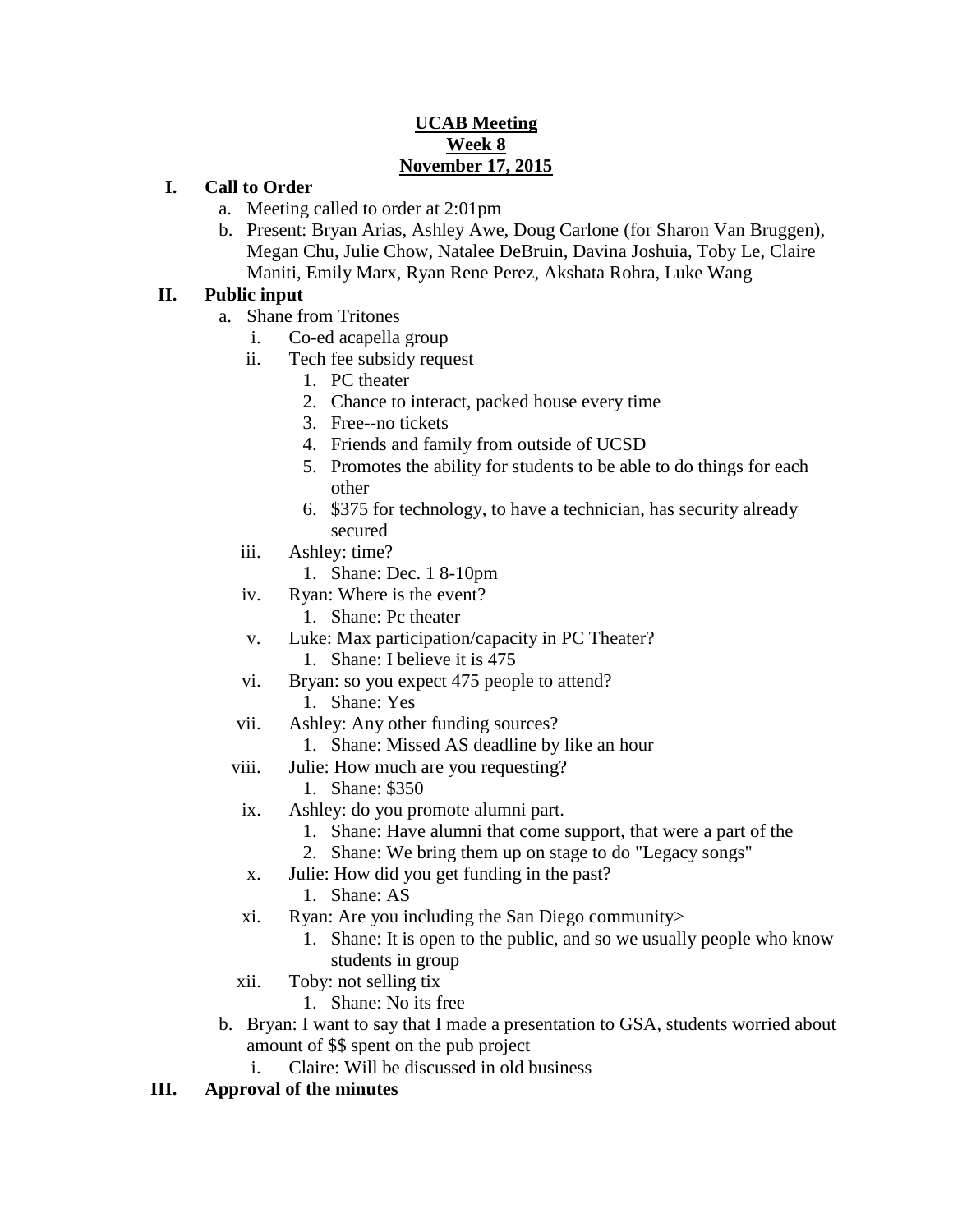- a. Ashley: move to approve with amendments
	- i. Second: Toby

## **IV. Special presentation**

a. None

## **V. Chairs report**

- a. Prefect: bad migraine I apologize if I have to run out
- b. Meet on the MSA, go over drafts
- c. Send all list of terms that are discussed
- d. Amanda Marples (marketing person) come to UCAB and talk about things that were talked about during retreat, she wants to help, some overlap. Website almost done

## **VI. Vice chairs report**

- a. Doing really good on student orgs picking up keys
	- i. Problems with their CSI process
- b. Some orgs need to be moved to other spaces
- c. Bryan: what are groups violating space?
	- i. Luke: piling up, restricting access, smelly things
- d. Davina: keys to empty rooms?
	- i. Luke: space not been used
- e. Natalee: storage space?

## **VII. Directors report**

a. Claire: Sharon very ill, until Doug comes in to talk about pub space renovations

## **VIII. New Business**

- a. Parsa & Cista
	- i. Collaborative event
		- 1. \$700 max
	- ii. Requested a little over \$500
	- iii. Dance and music festival
	- iv. Meet 5 of criteria
		- 1. >500 alumni
		- 2. San Diego comm.
		- 3. Open to all
		- 4. Funding from GSA
		- 5. 8\$ for students,
	- v. Expected: 330 students
	- vi. Recommended: \$330
	- vii. Ashley: move to approve
		- 1. Second: Bryan
		- 2. Ryan: object for question: why 330?
			- a. Withdrawn
		- 3. POC: Emily: rule about student orgs, being eligible for 2x amount a. \$350 per student org, so could be 700
- b. TriTones
	- i. Educational: no
	- ii. OFF HOURS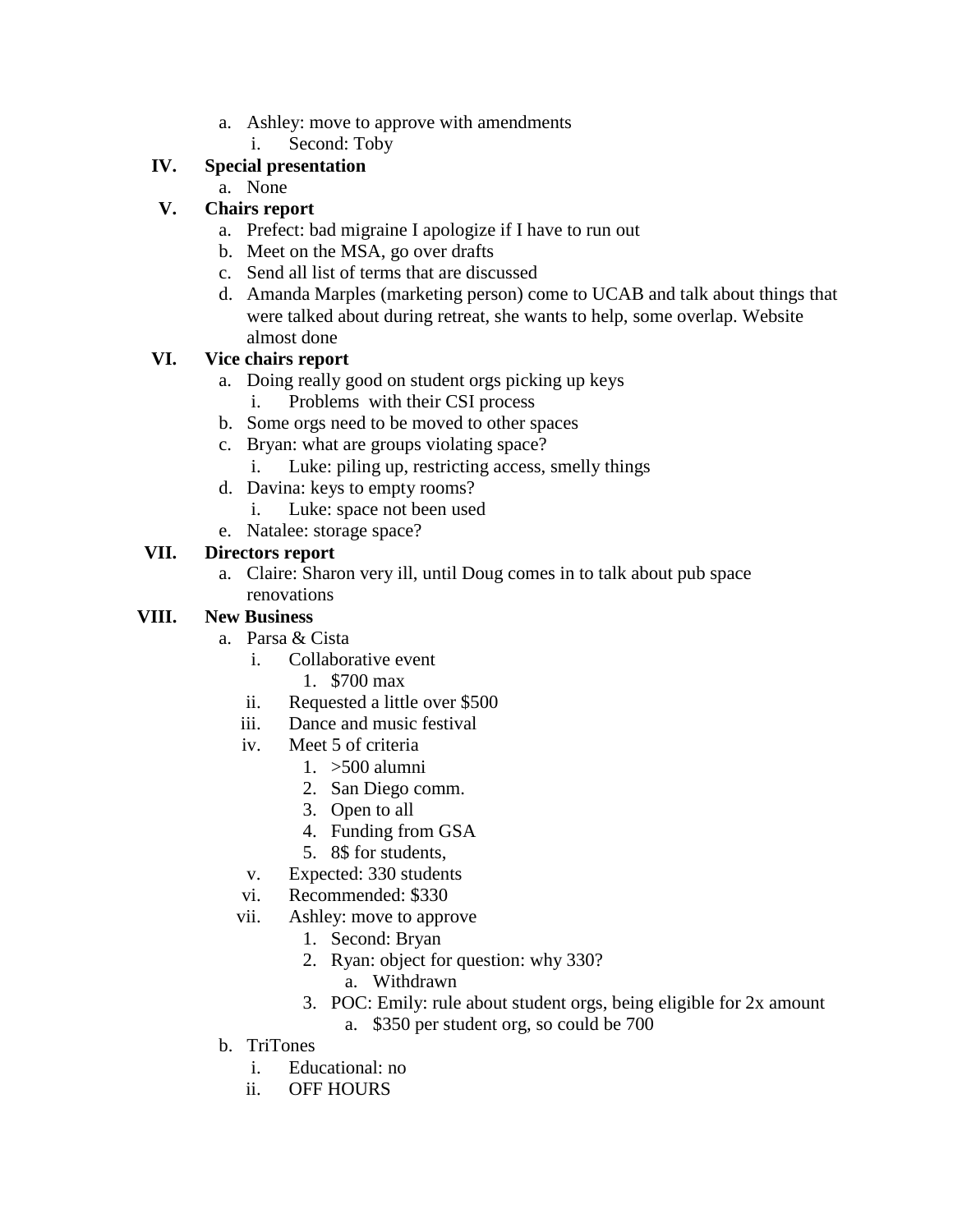- iii. Alumni participation: yes, legacy songs
- iv. San Diego community fostering, not actively, but yes for family and friends?
	- 1. Yes or no
	- 2. Straw poll: 6-4
	- 3. Consider that they do actively promote
- v. Open to all UCSD students: Yes
- vi. Free for all students: yes
- vii. Fundraiser: no
- viii. 475 expected, but \$1 per student
	- 1. \$350 because of cap
	- 2. Ryan: move to approve
	- 3. Toby: second

### **IX. Old Business**

- a. Pub Space Renovation
	- i. Ashley: projected to SCERC, had mixed opinions, not to take out more than an 800k loan, but we should leave it to the experts
	- ii. Bryan: some of the council people were worried we were spending too much money on it, discussed the loan amounts, wanted to take lowest loan amount. 1 million dollar loan, and maybe 8 year payback
	- iii. Akshata: 700k, and get the highest amount of loan possible, because don't want the reserves to be depleting, majority wanted 600k
	- iv. Julie: wanted to take out the least amount of loans, middle ground, 800k loan with 10 year term
	- v. Toby: found a similar reaction to what Ashley said, prioritizing smaller loans with faster payback
	- vi. Davina: Muir council has similar reaction, very split on the terms, half wanted 8 and half wanted 10
	- vii. Doug: Doug Carlone, Student Life Business Office, here to help,
	- viii. Ashley: what do you recommend
		- 1. Doug: additional fee revenue, so taking out a smaller loan is your best bet, other thing going in favor, the funding going into project will not be coming all from this year, will also come to next year. Loan need will be small, if at all
	- ix. Luke: clarify how the project different if spread over 2 fiscal year 1. Doug: 6 quarters vs. 3 quarters
	- x. Julie: wanted lesser loan because it would be the biggest project this year, so there would be less need for a massive reserve
	- xi. Natalee: what is the project or event?
		- 1. Claire: discussing the pub space renovations
	- xii. Claire: UCAB approved 2.2 million, looking for the funding, sent out the breakdown of the money over the list serve, please feel free to voice questions for Doug
	- xiii. Bryan: Do you predict the same enrollment for next year? 1. Doug: yes, steadily increase
	- xiv. Claire: additional 3,500 each year, or retention of surplus?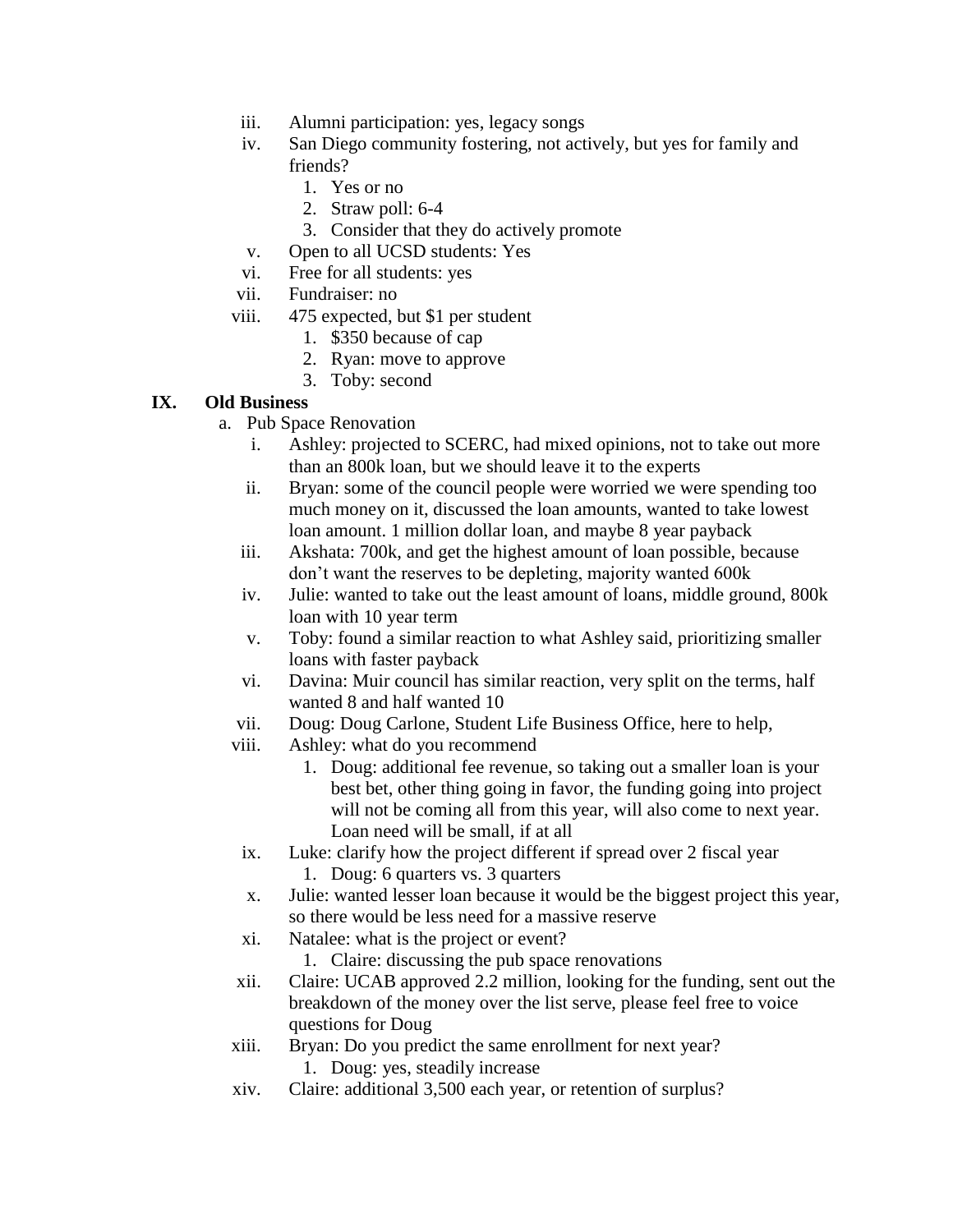- 1. Doug: projected to have a enrolled of 33,000. sometimes only 100 students more, but projected to continue to rise
- xv. Ryan: take out as small a loan as possible, banking on increase revenue
	- 1. Doug: yes, it will be taken from reserves over 2 fiscal years, less burden
- xvi. Megan: clarify GSA's plan, the smaller the loan the better, money wasted in loan if we request the loan and don't. Also it is an under expectation
- xvii. Ashley: how low of a loan amount you suggest we take?
	- 1. Doug: I wouldn't be able to give an answer until spring week 3, also take a look at revenue in January, guess, you wouldn't even have to take one out
- xviii. Emily: we could hold money available for a loan, but it would be last resort \$
	- 1. Doug: yes, that is good too
	- xix. Ryan: You want to wait until Jan, does that mean we are making an premature decision
		- 1. Doug: just trying to determine how to fund it, a placeholder for the loan
	- xx. Claire: to clarify, will be looking for loan amount, loan term, and loan amount will give you the amount which needs to be drawn from reserves
- xxi. Ashley: knowing now that it is spread over 2 fiscal year, can we delay it?
	- 1. Claire: we could, but we are about a week behind the projected timeline
- xxii. Bryan: we may not need any loan anyways
- xxiii. Motion: Bryan: loan amount for 600k
	- 1. Second: Megan
	- 2. Object: Ashley
		- a. I think we should give council more time to think about, because of new information
		- b. Voting on the motion: 5-4-4
		- c. Motion passes
- xxiv. Motion: Ashley loan term 8 years
	- 1. Second by Luke
- xxv. Motion: Bryan: remaining amount 1 million dollars from reserves 1. Toby: second
- xxvi. Julie: POC, we are not bringing it back to the councils
	- 1. Claire: that was a motion, so it has been voted on
- xxvii. Bryan: you can revisit it, if someone who voted yes wants to change it
- b. Graffiti Arts project
	- i. Claire: not heard back from grounds board yet

# **X. Member Reports**

- a. Bryan: GSA update
	- i. Every quarter
	- ii. Couldn't redeem points
	- iii. When is Taco Villa opening?
- b. Ashley